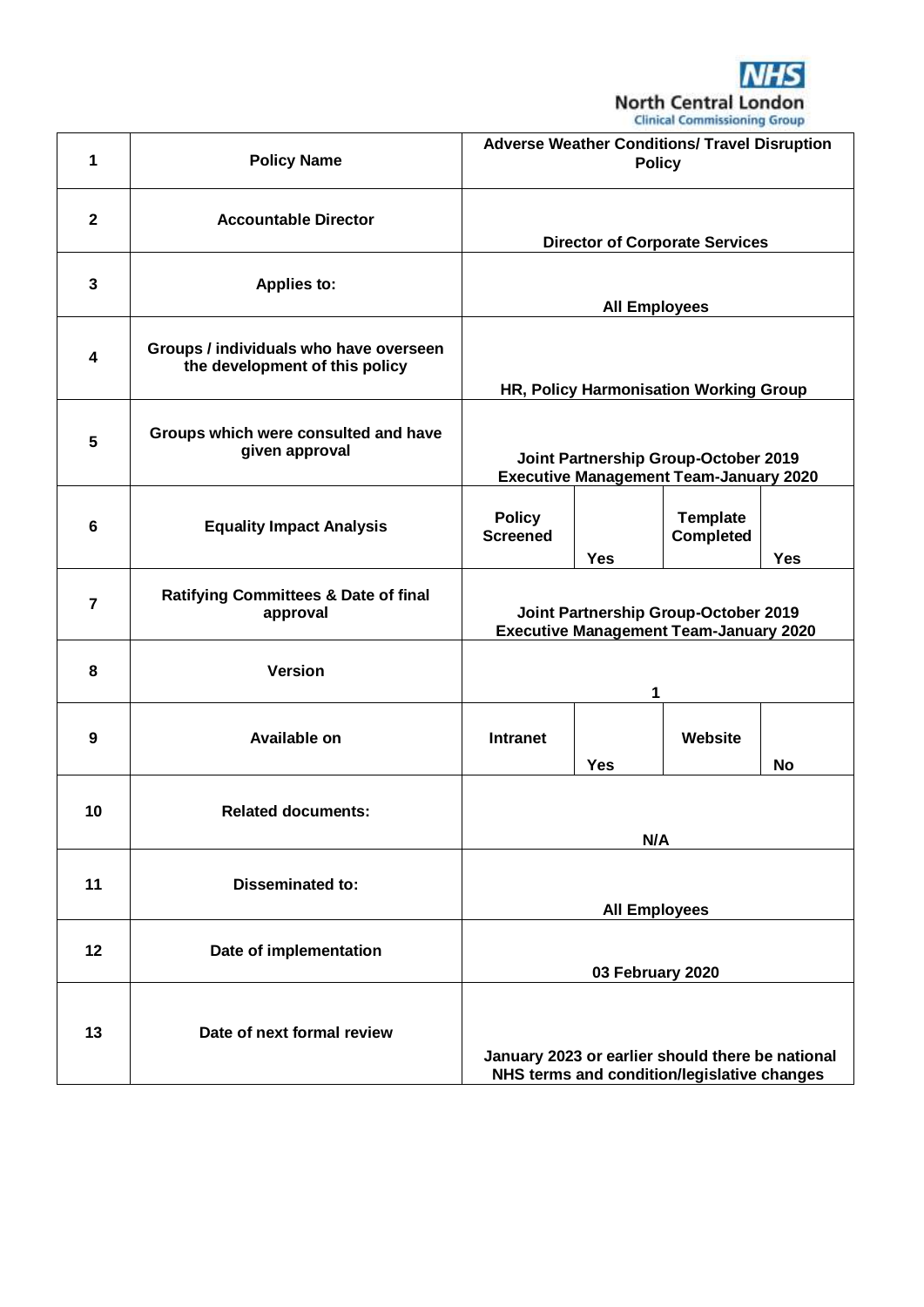# **Adverse Weather Conditions/ Travel Disruption Policy**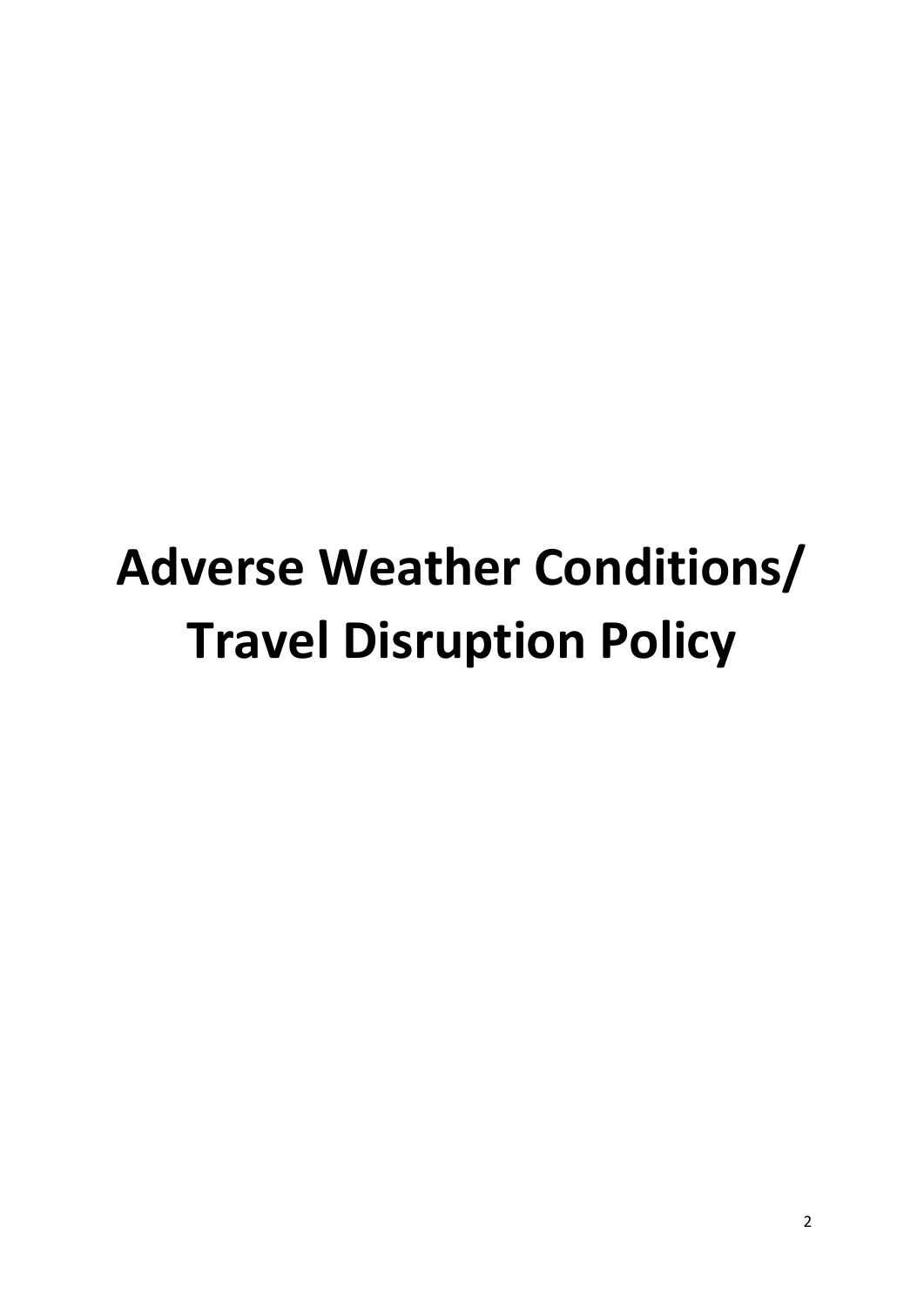# Table of Contents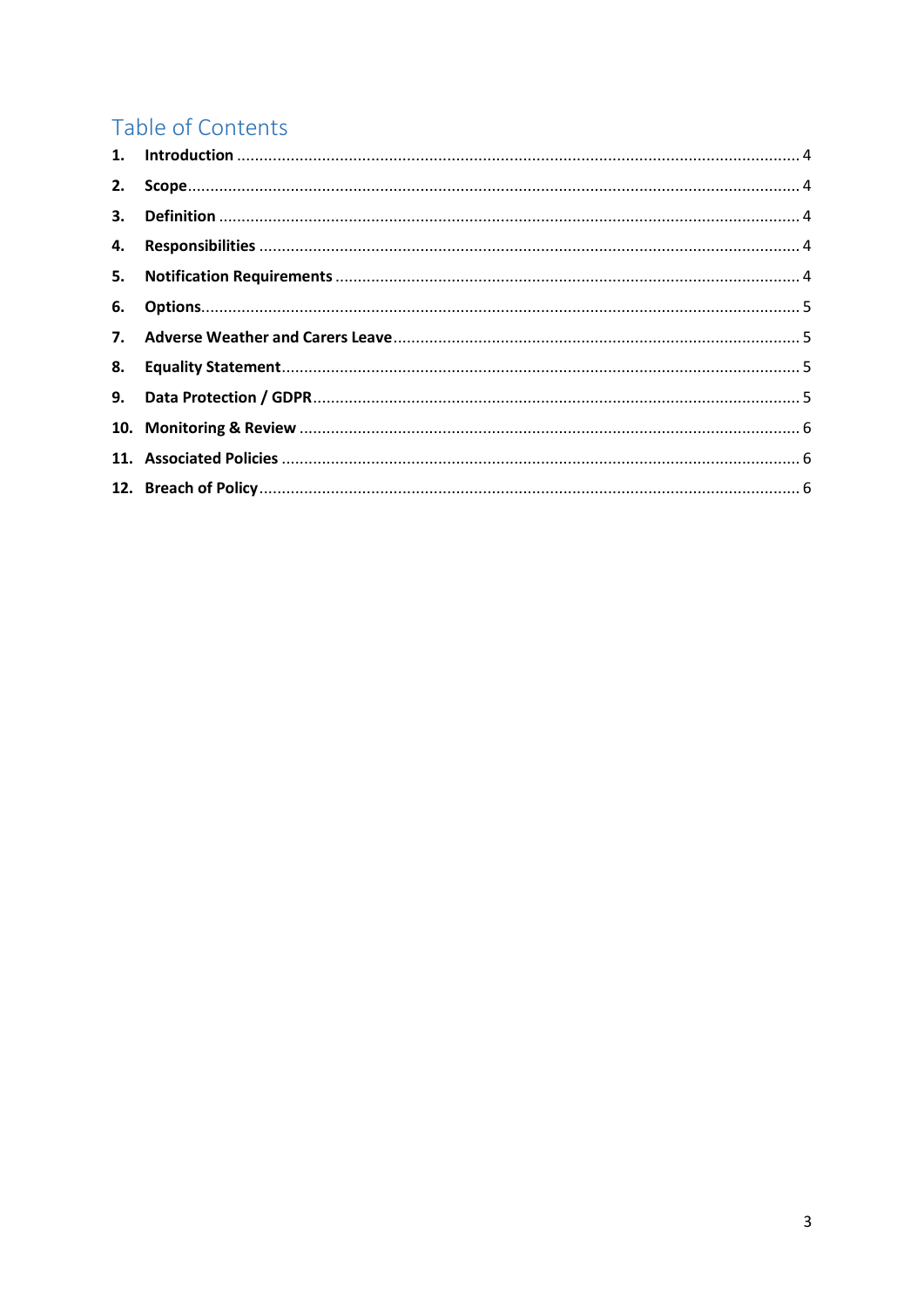# <span id="page-3-0"></span>**1. Introduction**

- **1.1** This policy provides managers and staff with information on the CCG's approach to dealing with work related travel difficulties during exceptionally bad weather conditions and travel disruption such as train/tube strikes.
- **1.2** All staff have an obligation to attend work and whilst unreasonable risks should not be taken to get to work in difficult weather conditions staff should make a reasonable effort to do so.
- **1.3** It is acknowledged that individual circumstances may vary and therefore the guidance may not cover every eventuality. In such cases, managers should use their discretion in circumstances not covered in this guidance.

#### <span id="page-3-1"></span>**2. Scope**

**2.1** This guidance applies to all staff of the CCG, including agency workers and contractors.

# <span id="page-3-2"></span>**3. Definition**

**3.1** 'Adverse weather' can be defined as snow, ice, volcanic eruptions, fog and floods which render journeys as extremely hazardous. This can include journeys by road, and can affect both public and private transport; however this list is not exhaustive.

#### <span id="page-3-3"></span>**4. Responsibilities**

- **4.1** Line managers are responsible for ensuring that all staff are aware of this policy and understand reporting requirements during periods of adverse weather/travel disruption. Line managers must ensure that the policy is applied fairly and consistently and takes into account individual circumstances of staff, particularly where discretion is applicable.
- **4.2** Where the Met office issues adverse weather conditions, such warnings should be cascaded by the Communications department.
- **4.3** Where adverse weather is forecast, managers should ensure that, as far as reasonably possible, plans are made to make sure that appropriate service cover is in place. This will include making working arrangements as flexible as possible.
- **4.4** All staff must ensure that they are familiar with this policy and the notification procedure should adverse weather impact their ability to attend work. The line manager should be contacted as soon as possible and there should be ongoing communications between staff and managers. In no circumstances should staff be absent from work without seeking prior authorisation from their line manager.

# <span id="page-3-4"></span>**5. Notification Requirements**

- **5.1** If adverse weather affects employees' journeys to work, safety must be the first priority. Staff must not be encouraged to attempt the journey to work if it would be unsafe for them to do so.
- **5.2** However where possible all employees should make reasonable efforts to attend work. Reasonable efforts include, where appropriate, completing their normal journey but taking extra time and care, taking an alternative route to work, car-sharing or carpooling, and using different means of transport.
- **5.3** It is important that in the event of lateness or absence from work due to unforeseen or adverse weather conditions, that management are promptly contacted in order to ensure that essential business activities are able to be undertaken.
- **5.4** Staff must contact their line manager directly, before or within one hour of their normal start time. Efforts to contact line managers should be made by any means possible.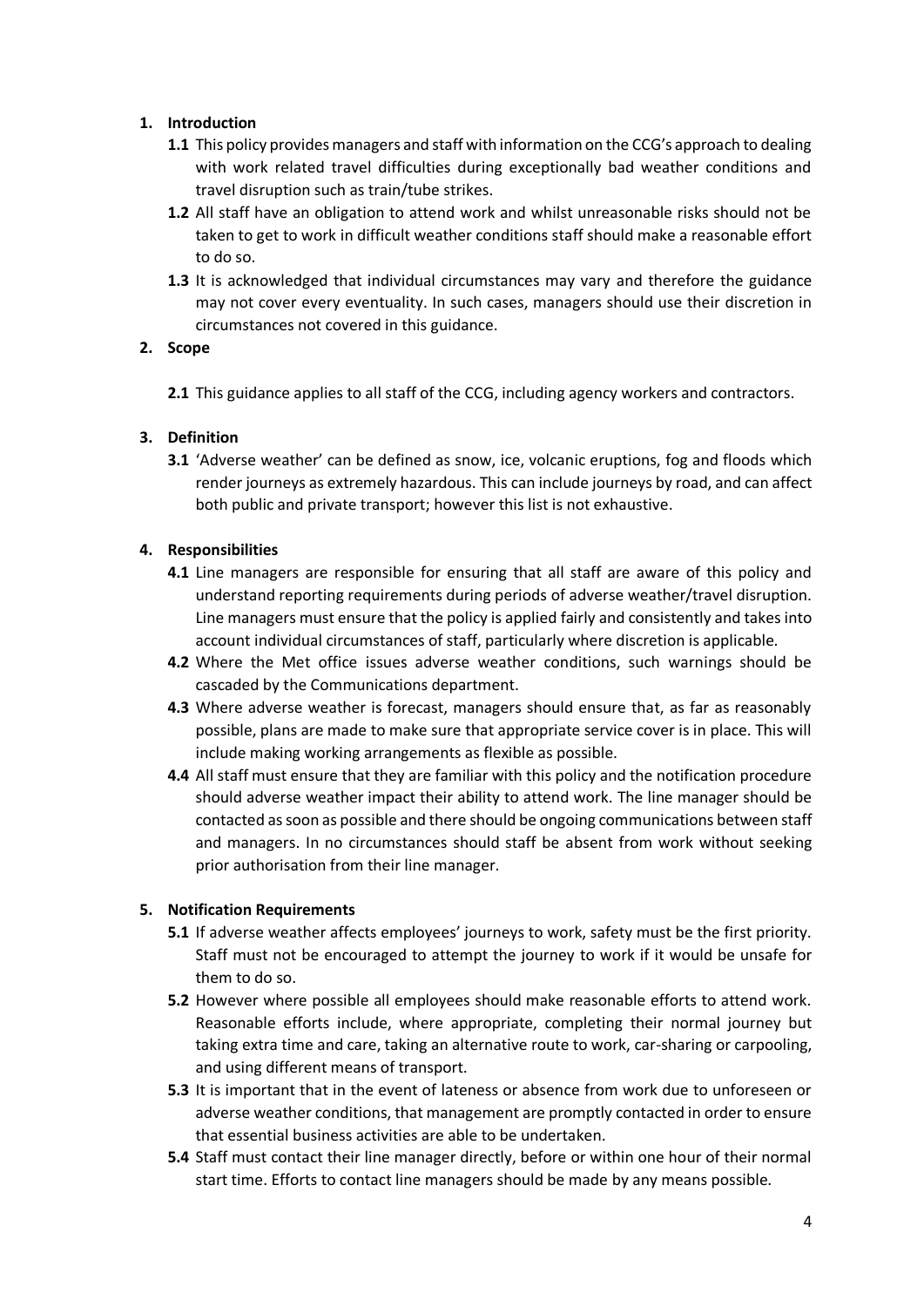- **5.5** Failure to notify an appropriate manager of a difficulty in attending work may be considered as an unauthorised absence and therefore the CCG reserves the right to deduct/withhold the appropriate amount of salary.
- **5.6** Staff who do not attend work under these circumstances must keep their line manager informed of any developments in relation to their travel options. If conditions improve for example, it may be possible for a member of staff to travel to work later.

## <span id="page-4-0"></span>**6. Options**

- **6.1** In the event that it is unsafe for staff to attempt the journey to work, it may be appropriate (with their manager's agreement/discretion) to consider the following options:
	- **6.1.1** Work from home if this is feasible in line with CCG policies and procedures

**6.1.2** Take annual leave for the duration of the absence

**6.1.3** Take unpaid leave for the duration of the absence

**6.1.4** Take time off in lieu [TOIL]/flexitime if this consistent with service needs and does not result in staff working excess hours

#### <span id="page-4-1"></span>**7. Adverse Weather and Carers Leave**

**7.1** It is also recognised that adverse weather may also impact on staff who themselves may have been able to get work but who may need to take urgent carers' leave because of the weather related closure of other organisations such as schools. In these circumstances, the carers leave provisions set out in the Leave Policy & Procedure shall apply.

#### <span id="page-4-2"></span>**8. Equality Statement**

In applying this policy, the CCG will have due regard for the need to eliminate unlawful discrimination, promote equality of opportunity, and provide for good relations between people of diverse groups, in particular on the grounds of the following characteristics protected by the Equality Act (2010); age, disability, gender, gender reassignment, marriage and civil partnership, pregnancy and maternity, race, religion or belief, and sexual orientation, in addition to offending background, trade union membership, or any other personal characteristic.

The Equality Impact Assessment for this policy has been carried out, and is available on request from HR.

#### <span id="page-4-3"></span>**9. Data Protection / GDPR**

In applying this policy, the Organisation will have due regard for the Data Protection Act 2018 and the General Data Protection Regulation (GDPR). Personal Confidential Data of data subjects will be processed fairly and lawfully and in accordance with the six data protection principles. Data Subject's Rights and freedoms will be respected and measures will be in place to enable employees (data subjects) to exercise those rights. Appropriate technical and organisational measures will be designed and implemented to ensure an appropriate level of security is applied to the processing of personal confidential data. Employees will have access to the CCG's Data Protection Officer for advice in relation to the processing of their personal confidential data and data protection issues.